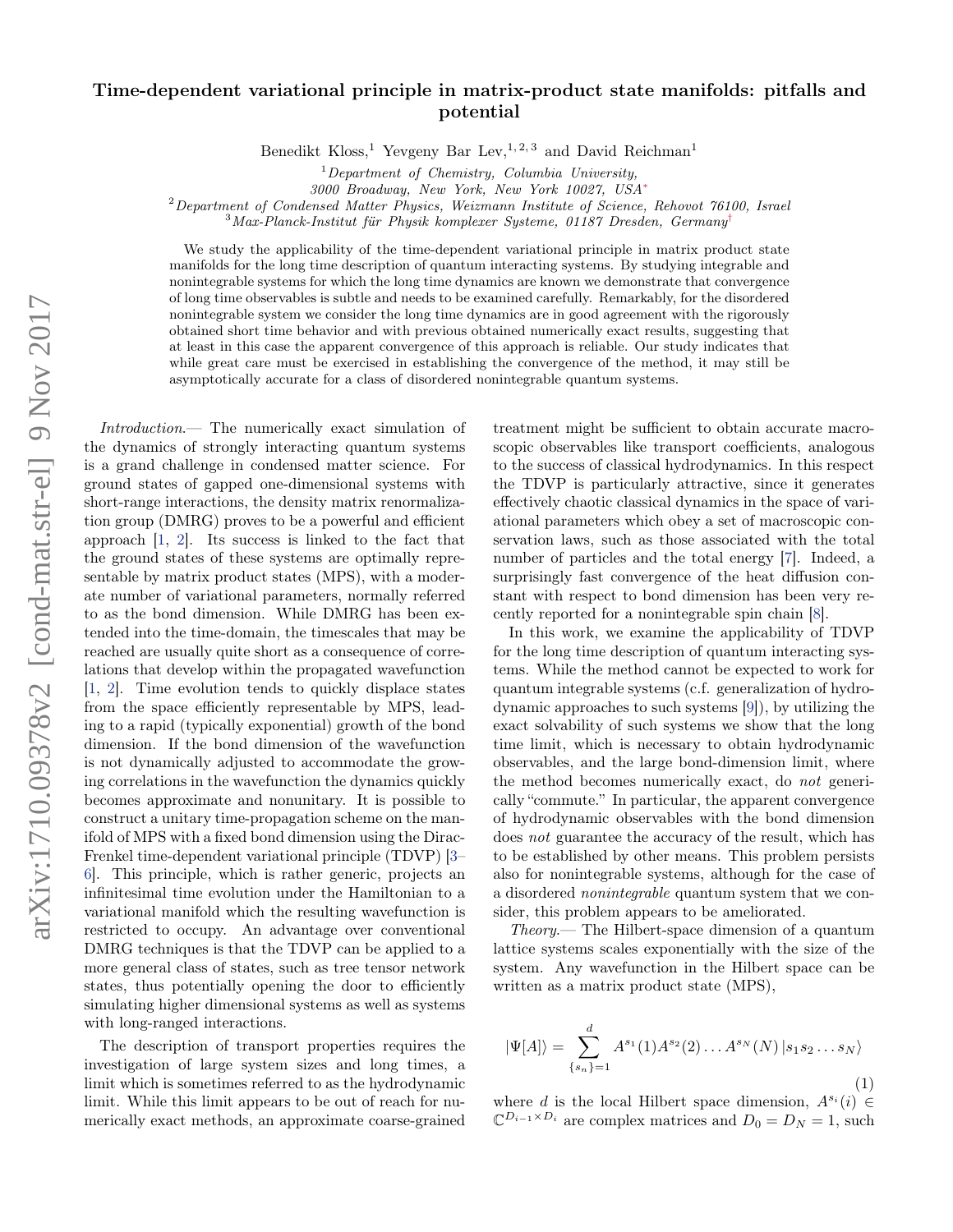that the product of matrices evaluates to a scalar coefficient for a given configuration  $|s_1s_2...s_n\rangle$ . To be an exact representation of the wavefunction the dimension of the matrices the bond dimension must scale exponentially with the systems size. Typically one approximates the wavefunction by truncating the dimension of the matrices to a predetermined dimension with computationally tractable number of parameters. Exact results are obtained when the approximate dynamics are converged with respect to the bond dimension.

The time-dependent variational principle (TDVP) allows one to obtain a locally optimal (in time) evolution of the wavefunction on the manifold of MPS,  $M_{\rm r}$ , with some fixed bond dimension r. It amounts to solving a tangent-space projected Schrödinger equation [\[6\]](#page-4-5):

<span id="page-1-0"></span>
$$
\frac{d\left|\Psi[A]\right\rangle}{dt} = -iP_{\mathcal{M}}\hat{H}\left|\Psi[A]\right\rangle,\tag{2}
$$

where  $P_M$  is the tangent space projector to the manifold  $\mathcal{M}_{\mathbf{r}}$ . Equation [\(2\)](#page-1-0) is solved using a Trotter-Suzuki decomposition of the projector(see Ref. [\[6\]](#page-4-5) for details).

The dynamics generated by the TDVP can be viewed as resulting from a classical, non-quadratic Lagrangian in the space of variational parameters [\[5,](#page-4-9) [8\]](#page-4-7). It can be shown that any conserved quantity of the Hamiltonian will be also conserved by TDVP if the corresponding symmetry group members of the associated quantity applied to a state in the manifold  $\mathcal{M}_{\mathbf{r}}$  do not take it out of the manifold [\[7\]](#page-4-6). The nonlinearity of the equations of motion of TDVP disappears in the limit of infinite bond dimension, since in this limit the action of the Hamiltonian on the state keeps it on the manifold for all times.

Results.— We study transport properties of the onedimensional XXZ model,

<span id="page-1-1"></span>
$$
\hat{H} = J_{xy} \sum_{i=1}^{N-1} \left( \hat{S}_i^x \hat{S}_{i+1}^x + \hat{S}_i^y \hat{S}_{i+1}^y \right) + \Delta \sum_i \hat{S}_i^z \hat{S}_{i+1}^z + \sum_{i=1}^N h_i \hat{S}_i^z
$$
\n(3)

,

where  $h_i$  is uniformly distributed in the interval  $[-W, W]$ and  $\hat{S}_i^{(x,y,z)}$  are the appropriate projections of the spin operators on site *i*. In the following, we use  $J_{xy} = 1$ , which sets the time unit of the problem. Using the Jordan-Wigner transformation the XXZ model can be mapped to a model of spinless fermions [\[10\]](#page-4-10). For  $\Delta = 0$ , the corresponding model is noninteracting and can be solved exactly. In particular for  $W \neq 0$  the system be-comes Anderson localized [\[11\]](#page-4-11). For  $\Delta \neq 0$  and at sufficiently high disorder the system becomes many-body localized and exhibits a dynamical phase transition [\[12,](#page-4-12) [13\]](#page-4-13) which, for  $\Delta = 1$ , occurs at  $W \approx 3.5$  [\[14,](#page-4-14) [15\]](#page-4-15).

To study the dynamical properties of this model in its various limits we calculate the spreading of a spinexcitation as a function of time,

$$
\sigma^{2}(t) = \sum_{i=1}^{L} (\frac{L}{2} - i)^{2} \left\langle \hat{S}_{i}^{z}(t) \hat{S}_{L/2}^{z}(0) \right\rangle.
$$
 (4)

Here the expectation value is calculated at infinite temperature, namely  $\left\langle \hat{O}\right\rangle =\text{Tr}\,\hat{O}/\mathcal{N}$  where  $\mathcal N$  is the Hilbert space dimension. The spread of the excitation is analogous to the classical mean-square displacement (MSD). Transport is characterized by assuming a power law scaling of the MSD,  $\sigma^2(t) \sim t^{\alpha}$ . For example, a dynamical exponent of  $\alpha = 2$  ( $\alpha = 1$ ) indicates ballistic (diffusive) transport. A dynamical exponent  $0 < \alpha < 1$  corresponds to subdiffusive transport, and  $\alpha = 0$  for localized systems. We also define a time-dependent diffusion constant  $D(t)$  as the time-derivative of  $\sigma^2(t)$  [\[16](#page-4-16)[–19\]](#page-4-17). Throughout this work the hydrodynamic variable that we will consider will be the asymptotic spin diffusion coefficient,  $\lim_{t\to\infty} D(t) \to D$ .

To calculate the MSD we numerically evaluate the correlation function starting from a random configuration of up and down spins and also a random configuration of the disordered field, when appropriate. By sampling simultaneously both spin configurations and disorder configurations we obtain the required infinite temperature initial conditions and disorder average. The size of the system is chosen to be  $L = 100 - 200$ , such that all finite size effects are negligible on the simulated time scales, and the averages are obtained using at least 100 realizations.

The integration time-step is chosen such that no qualitative influence on the MSD is observed. For the models studied in this work time-steps of 0.05−0.2 were found to satisfy this criterion. Because of the nonlinearity intro-duced in Eq. [\(2\)](#page-1-0) due to  $P_{\mathcal{M}}$ , chaos emerges on a timescale, dubbed the Lyapunov time, which depends both on the bond-dimension, the realization studied, and the parameters of the system. Beyond this time, it becomes exponentially expensive (in time) to obtain convergence of the results on the level of individual configurations. We note in passing, that the Lyapunov time becomes longer for larger bond dimension [\[8\]](#page-4-7).

To assess the convergence of the method, for each configuration determined by the initial configuration of the spins and the disorder configuration, we calculate the convergence time,  $t_*(\omega)$  (here  $\omega$  designates the configuration). For times  $t < t_*(\omega)$  the dynamics generated starting from a given configuration is converged within a required accuracy (2%) by increasing the bond dimension. For the infinite temperature initial condition we use in this work, the convergence time,  $t_*,$  is calculated by averaging  $t_*(\omega)$ . It is crucial to consider *individual* configurations to assess the numerical convergence of the method since averaging over realizations introduces a fortuitous cancellation of errors, thus while  $t_*$  demarcates a strict, well-defined convergence metric, apparent convergence of either transport coefficients or dynamics may occur after this time. The averaged convergence times for which TDVP is numerically exact are comparable to convergence times of conventional DMRG or MPS techniques.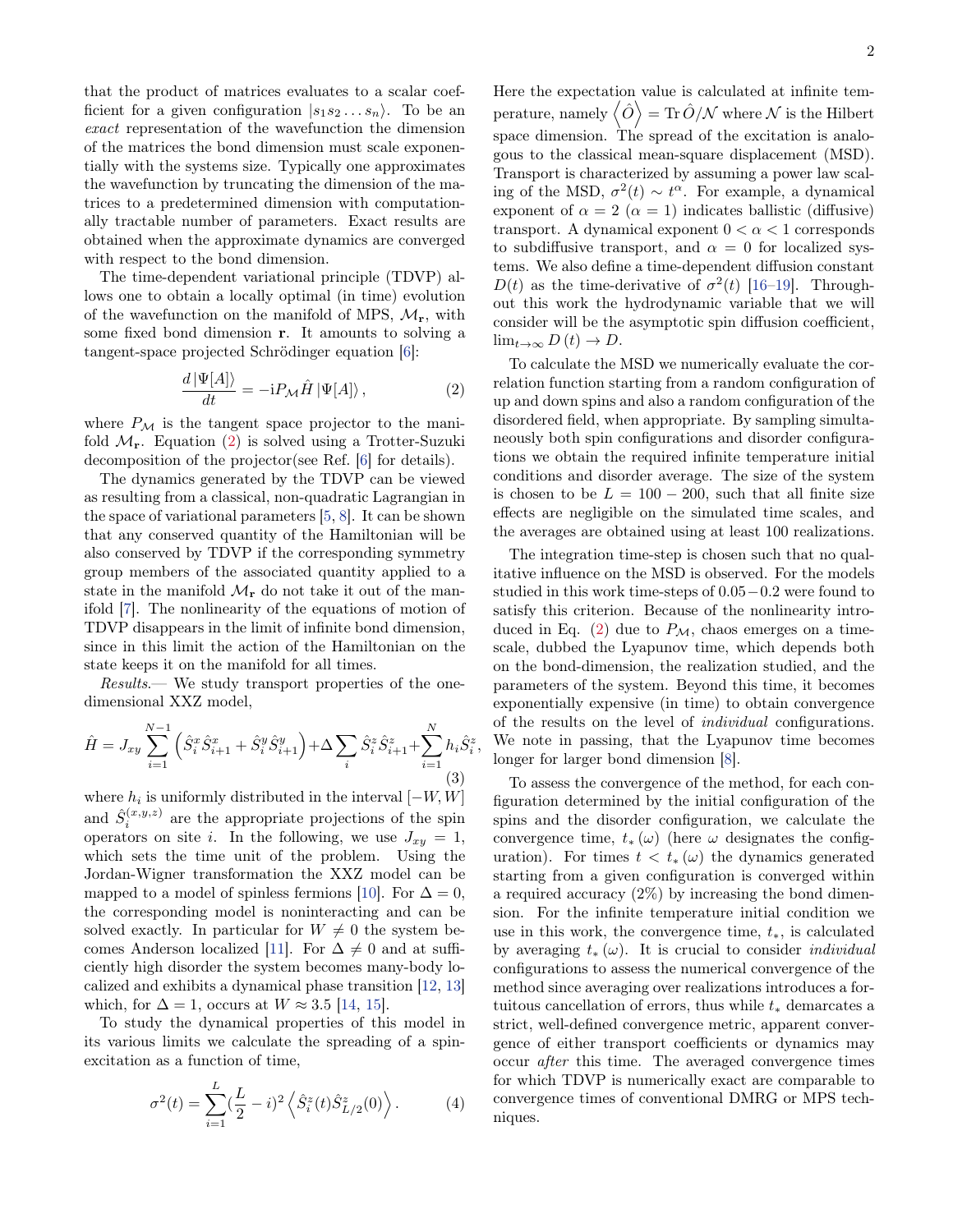

<span id="page-2-0"></span>Figure 1. Clean XX model ( $\Delta = 0$ ,  $W = 0$ ). Upper panel: MSD as a function of time for various bond dimensions (32, 64, 128) averaged over 200-500 realizations of initial spin configurations and disorder. More intense shades represent larger bond dimensions and shaded areas indicate the standarddeviation of the observables obtained using a bootstrap procedure. The black solid line is an exact solution, obtained numerically. The inset shows the log-log scale of the main panel with the black dotted corresponding to diffusion. Lower panel: Time-dependent diffusion constant  $D(t)$ . The dashed black line on both plots represents the convergence time,  $t_*.$ 

We first demonstrate that the long time limit essential for the study of hydrodynamics properties and the large bond-dimension limit, when the method becomes exact, do not "commute," in the sense that spurious, apparently converged long time behavior may emerge. For this purpose we will first consider two integrable models with a known dynamical behavior. We stress that true hydrodynamic behavior (at least in the usual sense) is not expected for such models.

*Ballistic regime*  $(\Delta = 0, W = 0, L = 200)$ . The expected ballistic transport is accurately reproduced only up to  $t_* \simeq 12$  for the largest bond-dimension employed (see Fig. [1\)](#page-2-0). While this system corresponds to free fermions, the entanglement still grows limiting the accessible times. Beyond the convergence time transport appears to be diffusive with a diffusion constant of approximately 2.0. There is little variation of this value across the different bond-dimensions.

Anderson localized regime ( $\Delta = 0$ ,  $W = 1$ ,  $L = 150$ ). This system is also effectively noninteracting with a MSD which saturates in time, indicating localization. TDVP fails to reproduce the plateau for all studied bond dimen-



<span id="page-2-1"></span>Figure 2. Same as Fig. [\(1\)](#page-2-0) but for the disordered XX model  $(\Delta = 0, W = 1)$  for 100 realizations of initial spin configurations and disorder.



<span id="page-2-2"></span>Figure 3. Same as Fig. [\(1\)](#page-2-0) but for clean XX ladder of length  $L = 50$  with isotropic coupling between the rungs. The results were obtained by averaging 100 realizations of initial spin configurations. The black dotted line in the bottom panel represents the previously reported diffusion constant [\[20\]](#page-4-18).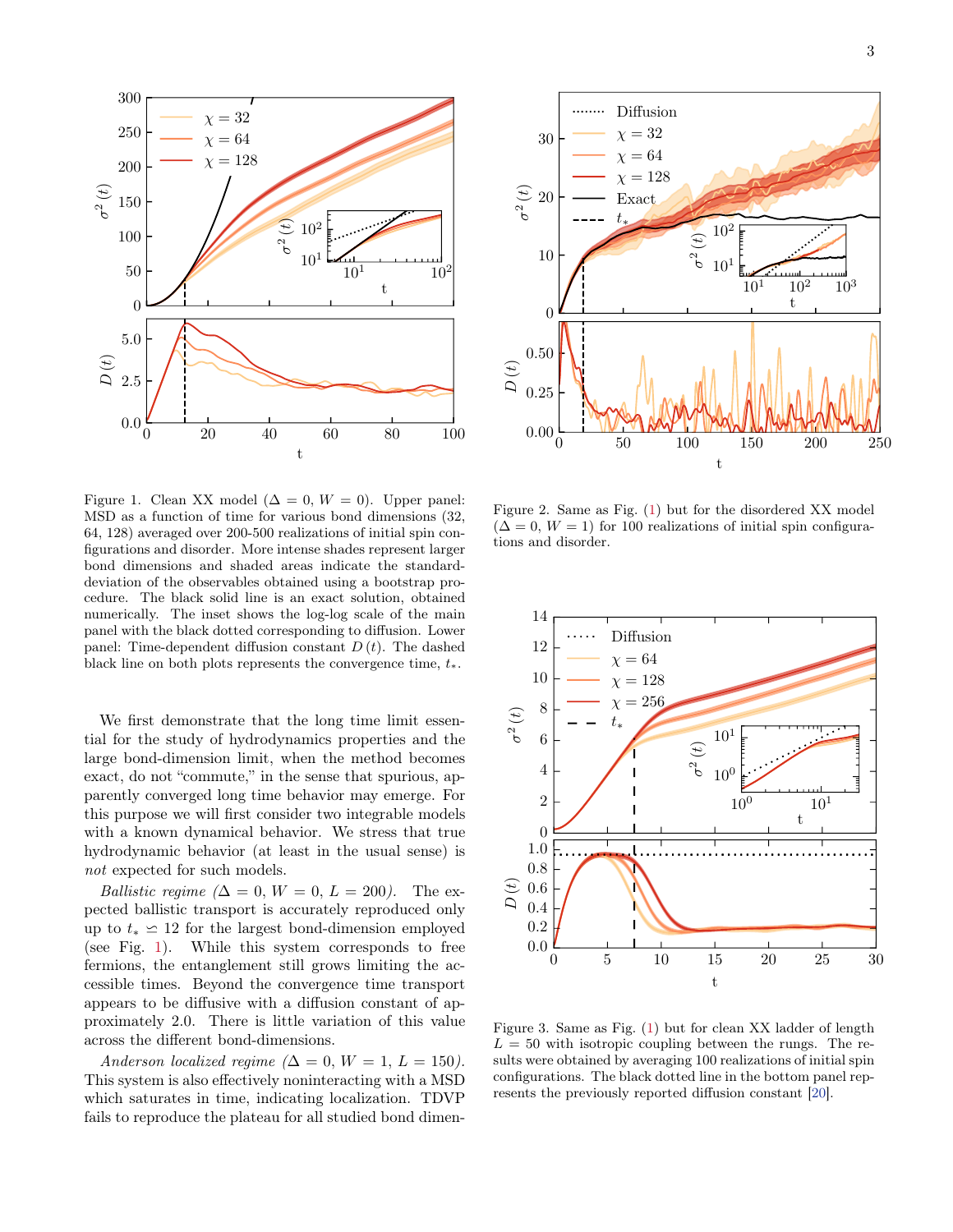

<span id="page-3-0"></span>Figure 4. Same as Fig. [\(1\)](#page-2-0) but for disordered XXZ model in the subdiffusive regime ( $\Delta = 1$ ,  $W = 1.5$ ) for 200 realizations of initial spin configurations and disorder.

sions and displays growth of the MSD with time although the diffusion coefficient is rather small (see Fig. [2\)](#page-2-1). Results obtained using the largest bond-dimension (128) follow the exact result closely up to about  $t = 70$ , while those of smaller bond-dimensions deviate significantly earlier, resulting in  $t_* = 19$ .

Since asymptotically the nonlinear equations of TDVP are expected to result in diffusion, the striking failure of the method for the two integrable systems above is not surprising.

Diffusive XX-ladder ( $\Delta = 0$ ,  $L = 50$ ). This model is a generalization of [\(3\)](#page-1-1) to a two leg ladder. It is nonintegrable and shows convincing diffusion with a diffusion coefficient of about  $D \sim 0.95$  [\[20,](#page-4-18) [21\]](#page-4-19). As expected for short times the calculations based on the TDVP reproduce this numerically exact results (see Fig. [3\)](#page-2-2) However, for times longer than the convergence time,  $t > t_* = 8$ , a crossover to yet another diffusive regime with much lower diffusion constant appears  $(D \sim 0.2)$ . Moreover this diffusion coefficient does not appear to strongly depend on the bond-dimension.

The above examples illustrate that the seemingly converged transport coefficients and long time dynamics within the TDVP framework can be highly misleading. After demonstrating the pitfalls in determining the longtime properties using TDVP, we examine its potential as a hydrodynamic method for a disordered nonintegrable system.

Subdiffusive regime  $(\Delta = 1.0, W = 1.5, L = 100)$ . For moderate disorder  $0 < W < 3.7$  the system is nonintegrable [\[19\]](#page-4-17). While the convergence time here is about  $t_* = 18$ , semi-quantatively similar subdiffusive transport appears also at much longer times (see inset in Fig. [4\)](#page-3-0). Interestingly, the exponent extracted from the long-time behavior,  $\alpha = 0.54$ , is in excellent agreement with previously reported value, extracted from the short time dynamics of the same system using exact diagonalization [\[19,](#page-4-17) [22](#page-4-20)[–24\]](#page-4-21). This indicates that for such a system, true asymptotic dynamical behavior may indeed be uncovered using moderate numerical costs (small bond-dimensions).

Discussion.— In this work we have examined how well TDVP captures the long time behavior of quantum interacting systems. For any finite time the method is formally numerically exact, since it can be converged with respect to the bond dimension and other numerical parameters. For longer times convergence cannot be guaranteed generically, but one hopes that on average the method will still produce the correct result, due to ergodicity of the TDVP trajectories on the MPS manifold. This assumes that the MPS ansatz captures all the relevant local correlations that produce long time behavior.

By examining integrable and nonintegrable models for which the asymptotic dynamics in known, we have shown that the apparent convergence of long time observables, such as the diffusion coefficient, obtained using TDVP is not indicative of the accuracy of the method and may be very misleading. While the dramatic failure of TDVP to reproduce ballistic and localized dynamics is expected, it is quite unfortunate that the method appears to fail also for a nonintegrable diffusive model.

Interestingly, the most promising results are obtained for the nonintegrable disordered XXZ model in the ergodic subdiffusive phase [\[19\]](#page-4-17), which is the only presented example where the short time and long time behavior appear to agree very well, although the same caveats concerning convergence apply. This is quite surprising, in light of the expectation of asymptotic diffusion in TDVP generated dynamics due to the underlying nonlinearity of the equations of motion. Nevertheless, we find that the MSD calculated by TDVP is strongly sublinear, although we cannot rule out a slow approach of the dynamical exponent to its diffusive value. We would like to point out a possible connection between the nonlinearity introduced by the tangent space projector into the TDVP equations of motion and the nonlinear dependence on the wave function in the self-consistent second Born approximation, [\[12,](#page-4-12) [25,](#page-4-22) [26\]](#page-4-23) and the nonlinear Schrödinger equation (NLSE), both of which also show subdiffusive transport in the presence of disorder [\[27\]](#page-4-24).

In summary, we have shown that great care must be exercised examining the apparent convergence of long time properties within the TDVP approach, which appears to generically produce either qualitatively or quantitatively incorrect results. Nevertheless, we have presented